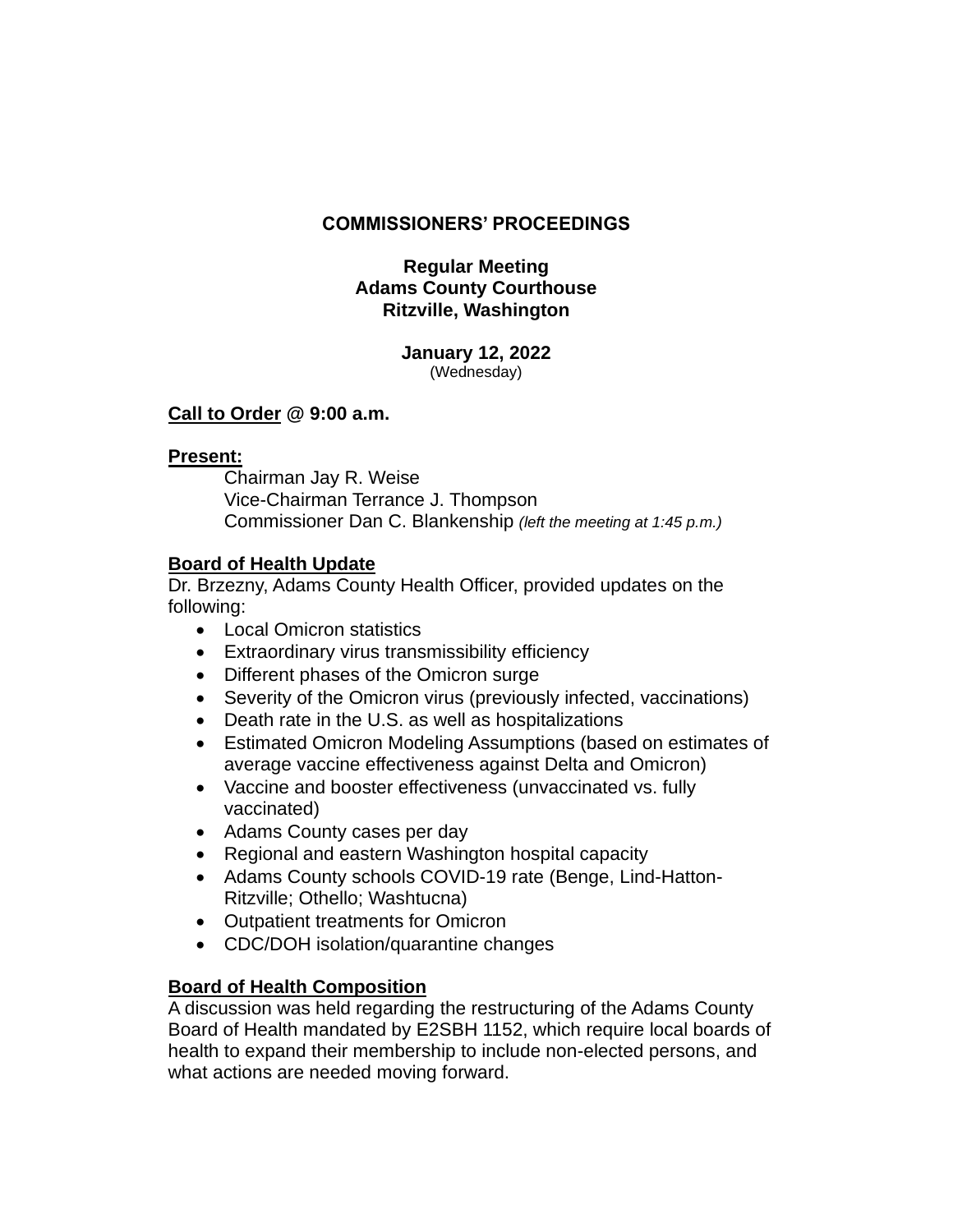# **Timm Taff Health Officer – Environmental Health Report**

Environmental Health Director Taff provided a report on EH Department activities from December 8, 2021 through January 12, 2022, including staff updates; solid waste; renewal of permits for food establishments; septic installers; septic pumpers; and, recreational pool facilities.

### **Integrated Health Care Services**

Integrated Health Care Services Director Guse reported a vacancy of a .5 nurse position and requested authorization to advertise for a full-time nurse position. Guse noted she is currently approved for a .5 COVID nursing position also. The Board provided **consensus authorization for Director Guse to advertise for a full-time nursing position with half of the position designated for COVID responsibilities.** 

Director Guse provided agency updates on COVID activities; ABCD Access to Baby and Child Dentistry program; and, a new system from CDC to identify individuals with TB needing follow up care.

Director Guse reported on Spokane ASO Fiscal Compliance Monitoring with no issues identified or recommendations received. Additional updates were provided concerning emergency housing; a Recovery Navigator Program incorporated within the current Spokane ASO agreement; and, meetings held and attended throughout the month of December, 2021.

# **Crisis Agreement 22ASO2646**

Commissioner Blankenship moved, Thompson seconded, to *authorize the Chairman to sign Crisis Agreement 22ASO2646 with Spokane County, a political subdivision of the State of Washington, by and between the Spokane Regional Behavioral Health (SCRBH), a division of Spokane County Community Services, Housing, and Community Development Department (CSHCD), (hereinafter "CSHCD SCRBH") and Contractor identified as Adams County Integrated Health Care Services for a total contract award of \$431,100 for the period January 1, 2022 through December 31, 2022.* **Motion carried.**

### **Recess @ 11:31 a.m. Reconvene @ 1:00 p.m.**

### **Public Works**

Public Works Director O'Brien provided the weekly maintenance update noting crews are applying salt brine and insuring culverts are clear.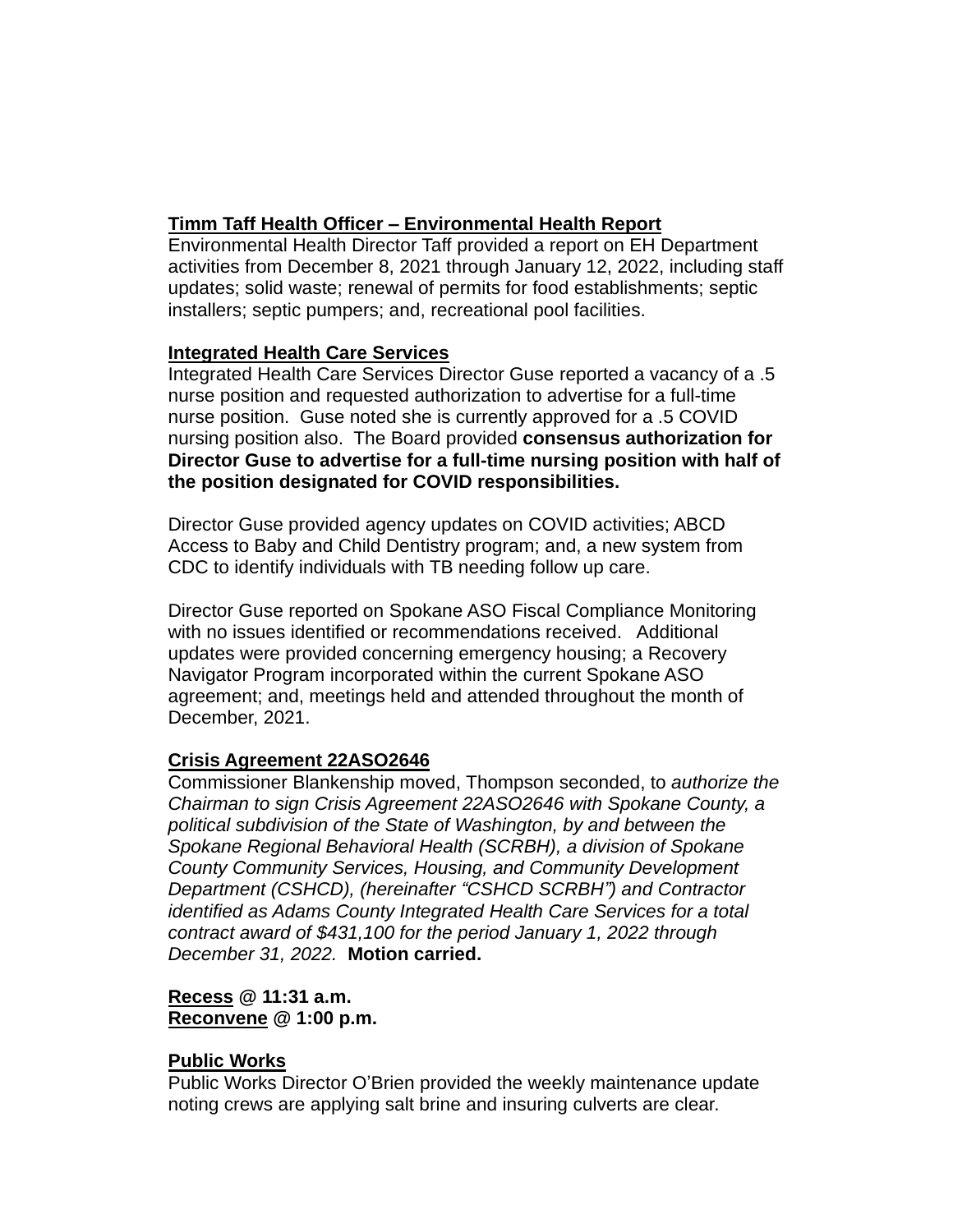Engineer Yaeger reported staff is preparing for a bridge deck project that will commence next week on Sutton Road, west of Highway 17, in Othello.

#### **County Arterial Pavement Preservation Program (CAPP)**

Engineer Yaeger reviewed the 2022 County Arterial Preservation Program.

#### **Public Works Apprentice Program**

The Adams County Apprentice Program was discussed with Director O'Brien reviewing the three phases of the program.

### **Solid Waste Long Haul Adjustment Proposal**

Director O'Brien reviewed the process in which to evaluate the adjustments of labor and operational costs, noting that by January 30 of each year the Public Works Department will review and evaluate costs and adjust properly. The solid waste contractor will then have until April 30<sup>th</sup> of the same year to make the decision to continue or not. The Board provided **consensus authorization for the Public Works Department to move forward with Director O'Brien presenting the proposal to the contractor for consideration.**

### **Shared Annual Leave**

Public Works Director O'Brien reported an employee in his department has requested use of the county leave sharing program. The Board provided **consensus authorization to allow employees to donate annual leave to an employee of the Public Works Department, Fund #115.**

#### **Evidence Building**

Prosecutor Flyckt reviewed the architect agreement noting areas of concern. Director O'Brien will propose the recommended modifications to the architect firm for their consideration.

### **Deal Road Project #2**

Engineer Yaeger reviewed Resolution No. R-002-2022 for the purpose of establishing Deal Road Project #2 as County Road Project (CRP-197), defining the scope of work as well as establishing the estimated project cost of \$1,904,000. Said resolution will come before the Board for approval January 18, 2022.

### **Indigent Defense Contract**

Attorney Barrett Scudder introduced Attorney Dan Wu with a recommendation of Mr. Wu substituting for Attorney Brandon West in the current Indigent Defense contract. Mr. Scudder previously notified the